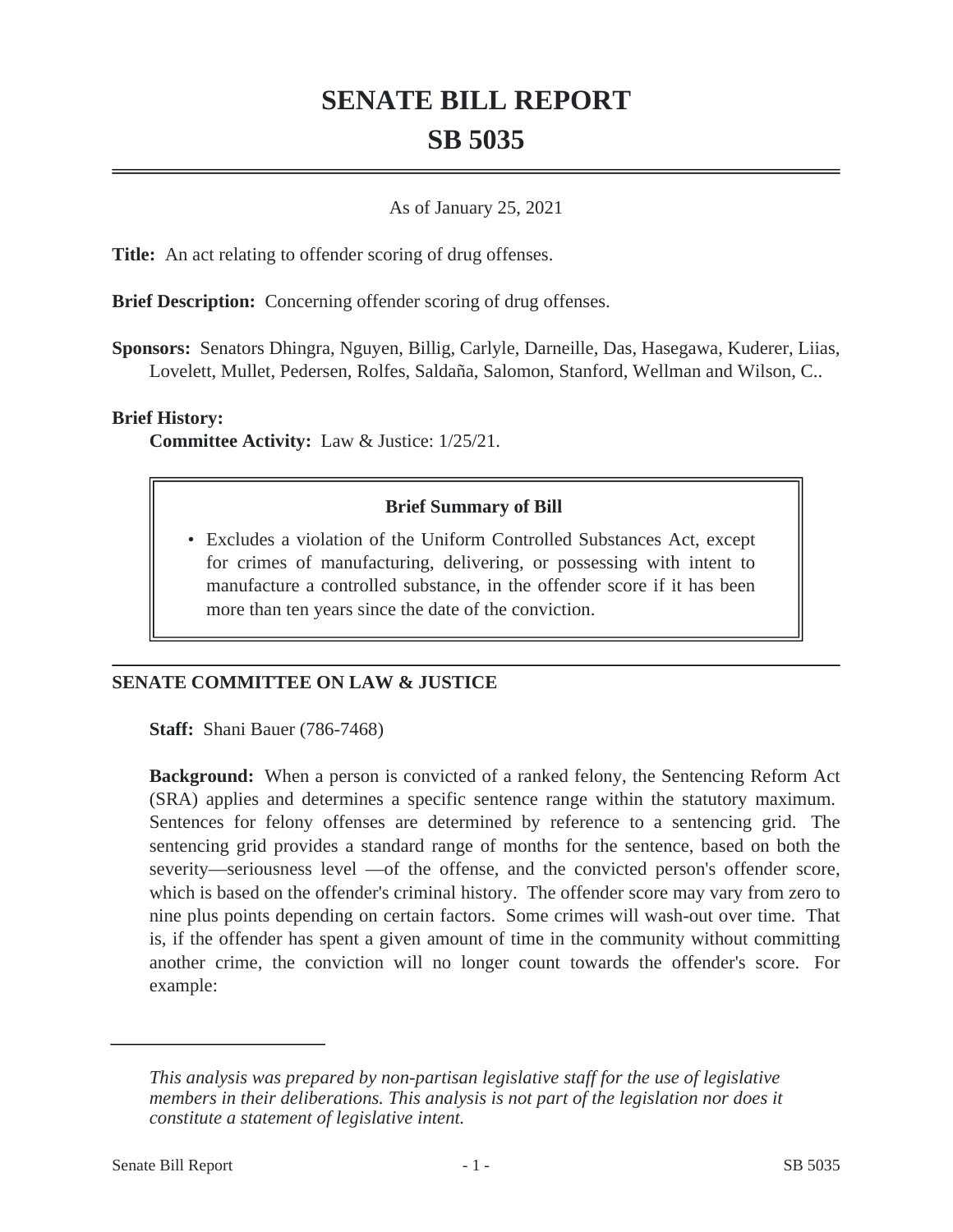- class A and sex prior felony convictions always count towards the offender score;
- class B felony convictions other than sex offenses do not count toward the offender score if the offender has spent ten consecutive years in the community without conviction of another crime;
- class C felony convictions other than sex offenses do not count toward the offender score if the offender has spent five consecutive years in the community without conviction of another crime; and
- serious traffic convictions do not count toward the offender score if the offender has spent five years in the community without conviction of another crime.

Under the Uniform Controlled Substances Act (act), controlled substances are defined as a drug, substance, or immediate precursor included in schedules I through V as set forth in federal or state laws, or federal or state board of pharmacy rules. The schedule a substance is placed in depends on its potential for abuse, whether there is a currently accepted medical use in treatment, and the safety substances and risk for dependence, as determined by the Pharmacy Quality Assurance Commission. Substances in schedule I are the most tightly controlled, while those in schedule V are the least tightly controlled. It is unlawful for any person to possess a controlled substance unless the substance was obtained directly from, or pursuant to, a valid prescription or order of a practitioner while acting in the course of the practitioner's professional practice, or except as otherwise authorized by the act. It is also unlawful to manufacture or deliver a controlled substance except as authorized by the act. A violation of the prohibitions is generally punishable as a class C felony.

**Summary of Bill:** Except for the crimes of manufacturing, delivering, or possessing with intent to manufacture a controlled substance, or any comparable out of state conviction, any conviction for a violation of the act, or any comparable out of state conviction, may not be included in the offender score if it has been more than ten years since the entry of judgment and sentence.

**Appropriation:** None.

**Fiscal Note:** Available.

## **Creates Committee/Commission/Task Force that includes Legislative members:** No.

**Effective Date:** Ninety days after adjournment of session in which bill is passed.

**Staff Summary of Public Testimony:** PRO: In the last ten years we have recognized that substance abuse is a disorder and should be treated as such. The response has changed from one of punishment to that of treatment. This bill does not eliminate the conviction. Rather, those offenses that would be addressed with treatment do not count towards the person's criminal history after ten years.

OTHER: This bill should target those crimes relating to simple possession. This is 80